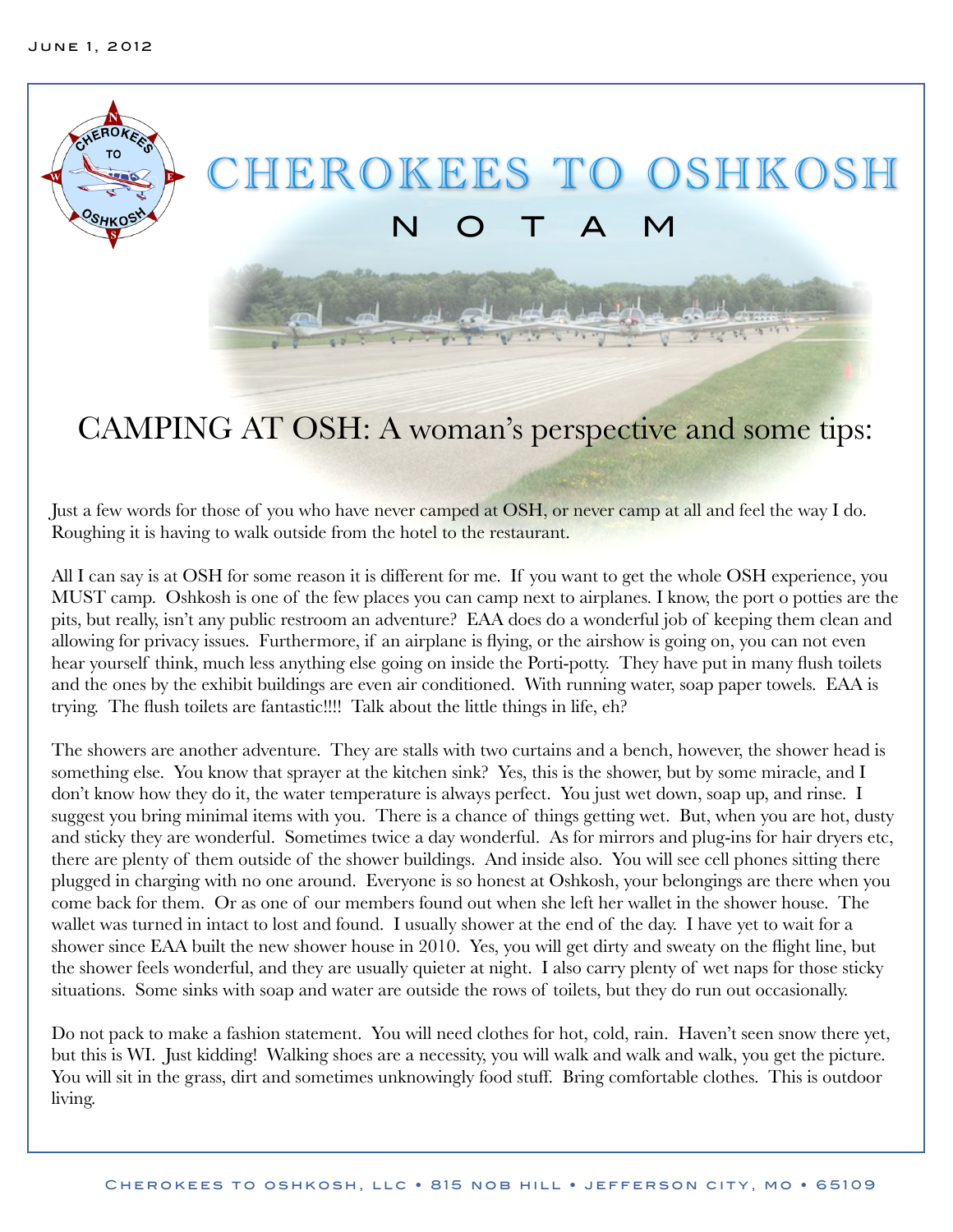

Speaking of food, there is plenty to choose from. They have stores on site that carry or try to carry everything you can think of. The food vendors do a wonderful job and there is variety. Rumor has it there will be a food tent in the North 40 this year that will be serving breakfast and supper.

I am not a pilot, but my husband is passionate about flying, so I am too by association. I love that OSH immerses you in flying. This is why you camp. You go to sleep with people who are as excited as you are, you wake up to airplane noise, coffee and food cooking smells and people as excited about planes as you are. You hear engine noise and smell corvus oil and meet even more people who are as passionate and excited as you are. It is not the camping on the hard ground with the airplane, or the toilets, or the heat, rain or cold I embrace and enjoy. It is the feeling of being with total strangers and feeling like a family for a week. There really are no strangers at OSH. When you get there and smell, hear and feel OSH you will truly understand what I am trying to say here. So if we are a little dirty, tired, sore, it is all good. OSH is a community unto itself that everyone should experience at least once in a lifetime, and hopefully it will call you to come back year after year like it does for so many of us.

I hope you will try it with us this year, and remember the four greatest word in the English language are "See you at Oshkosh"